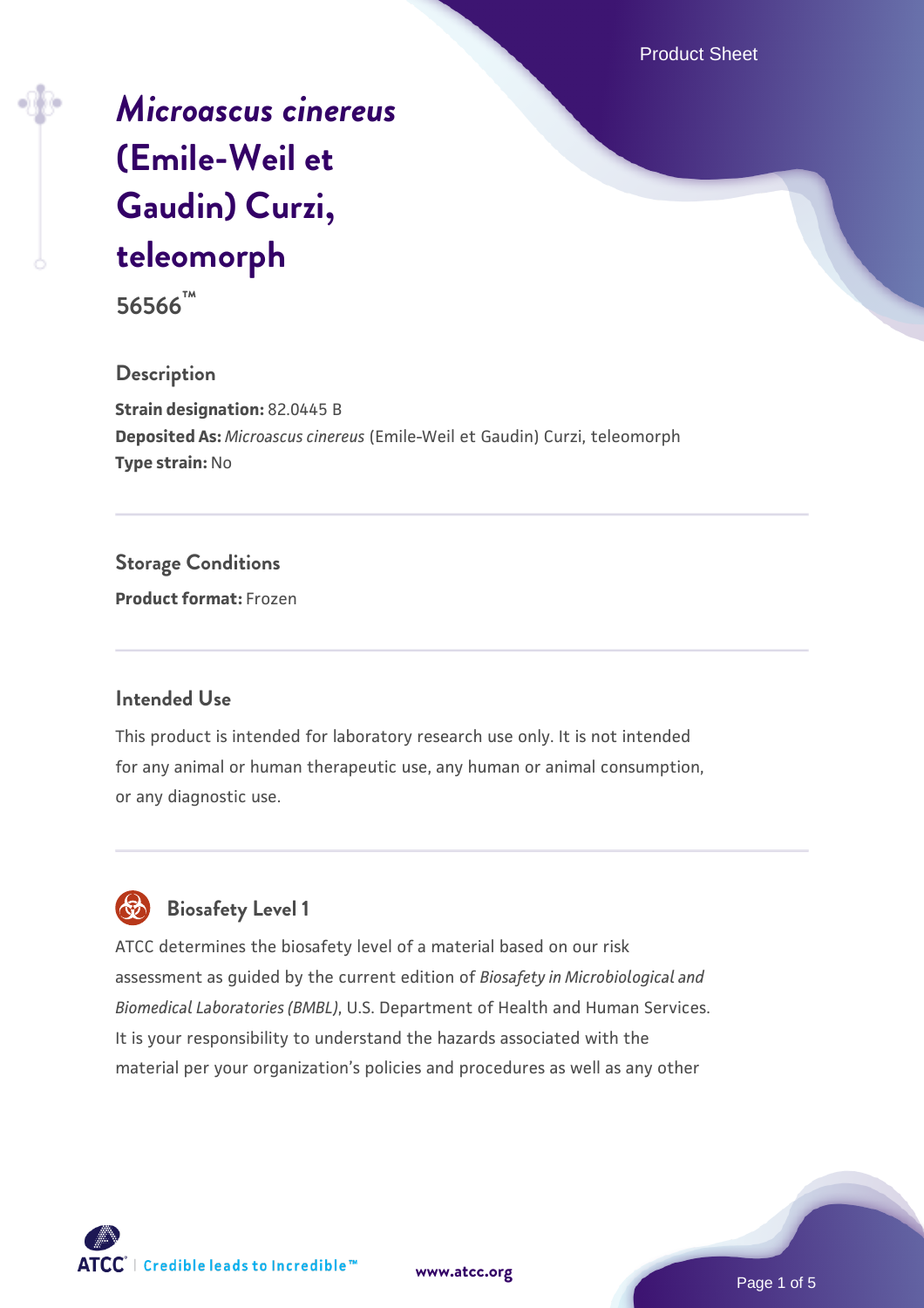### *[Microascus cinereus](https://www.atcc.org/products/56566)* **[\(Emile-Weil et Gaudin\) Curzi,](https://www.atcc.org/products/56566) Product Sheet [teleomorph](https://www.atcc.org/products/56566)**

#### **56566**

applicable regulations as enforced by your local or national agencies.

ATCC highly recommends that appropriate personal protective equipment is always used when handling vials. For cultures that require storage in liquid nitrogen, it is important to note that some vials may leak when submersed in liquid nitrogen and will slowly fill with liquid nitrogen. Upon thawing, the conversion of the liquid nitrogen back to its gas phase may result in the vial exploding or blowing off its cap with dangerous force creating flying debris. Unless necessary, ATCC recommends that these cultures be stored in the vapor phase of liquid nitrogen rather than submersed in liquid nitrogen.

### **Certificate of Analysis**

For batch-specific test results, refer to the applicable certificate of analysis that can be found at www.atcc.org.

### **Growth Conditions**

**Medium:**  [ATCC Medium 307: Cornmeal agar](https://www.atcc.org/-/media/product-assets/documents/microbial-media-formulations/3/0/7/atcc-medium-307.pdf?rev=5cd8aaa5fcde44f5873396cc2a06f590) **Temperature:** 24°C

### **Material Citation**

If use of this material results in a scientific publication, please cite the material in the following manner: *Microascus cinereus* (Emile-Weil et Gaudin) Curzi, teleomorph (ATCC 56566)



**[www.atcc.org](http://www.atcc.org)**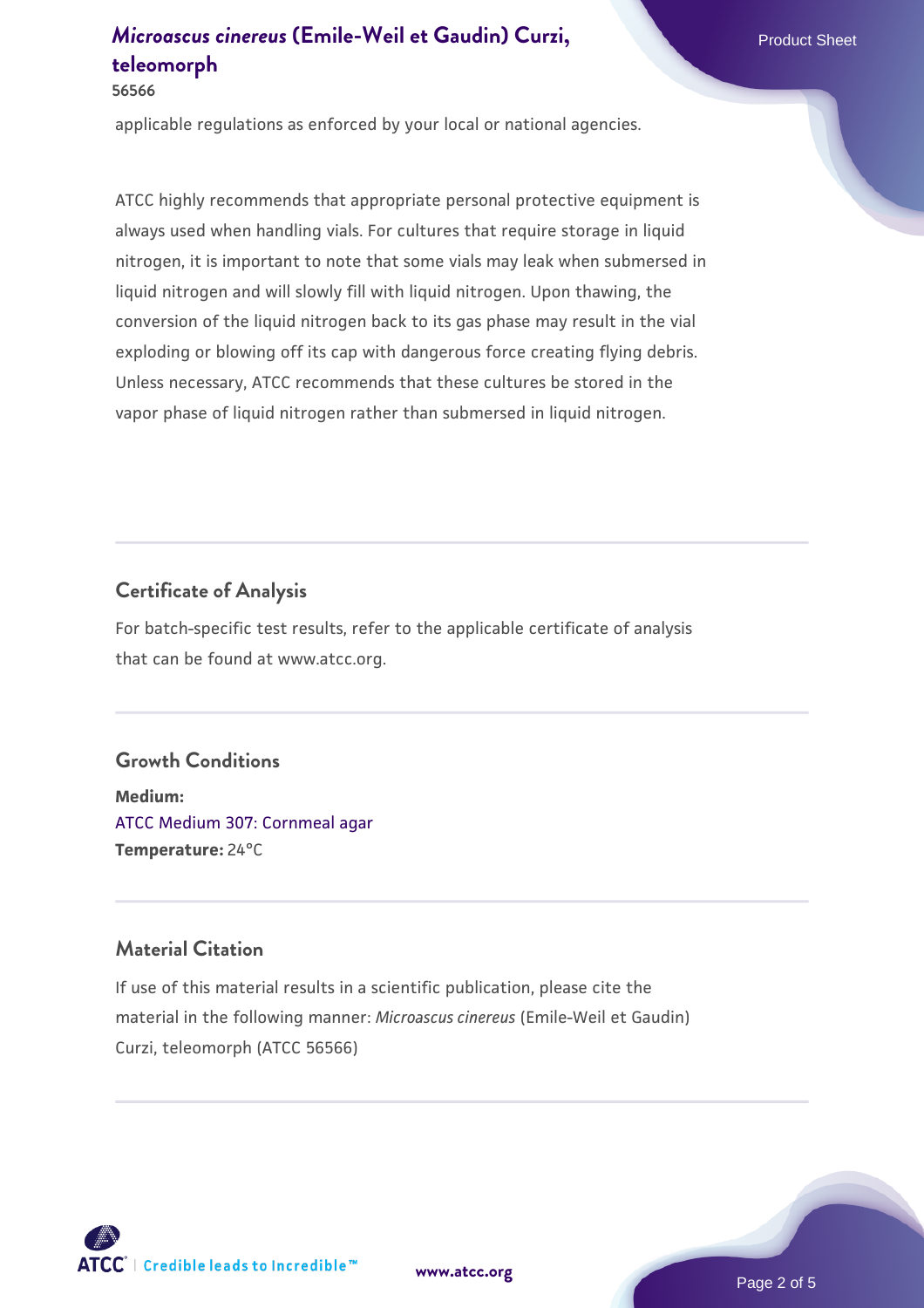### *[Microascus cinereus](https://www.atcc.org/products/56566)* **[\(Emile-Weil et Gaudin\) Curzi,](https://www.atcc.org/products/56566) Product Sheet [teleomorph](https://www.atcc.org/products/56566)**

**56566**

#### **References**

References and other information relating to this material are available at www.atcc.org.

### **Warranty**

The product is provided 'AS IS' and the viability of ATCC® products is warranted for 30 days from the date of shipment, provided that the customer has stored and handled the product according to the information included on the product information sheet, website, and Certificate of Analysis. For living cultures, ATCC lists the media formulation and reagents that have been found to be effective for the product. While other unspecified media and reagents may also produce satisfactory results, a change in the ATCC and/or depositor-recommended protocols may affect the recovery, growth, and/or function of the product. If an alternative medium formulation or reagent is used, the ATCC warranty for viability is no longer valid. Except as expressly set forth herein, no other warranties of any kind are provided, express or implied, including, but not limited to, any implied warranties of merchantability, fitness for a particular purpose, manufacture according to cGMP standards, typicality, safety, accuracy, and/or noninfringement.

### **Disclaimers**

This product is intended for laboratory research use only. It is not intended for any animal or human therapeutic use, any human or animal consumption, or any diagnostic use. Any proposed commercial use is prohibited without a license from ATCC.

While ATCC uses reasonable efforts to include accurate and up-to-date information on this product sheet, ATCC makes no warranties or representations as to its accuracy. Citations from scientific literature and

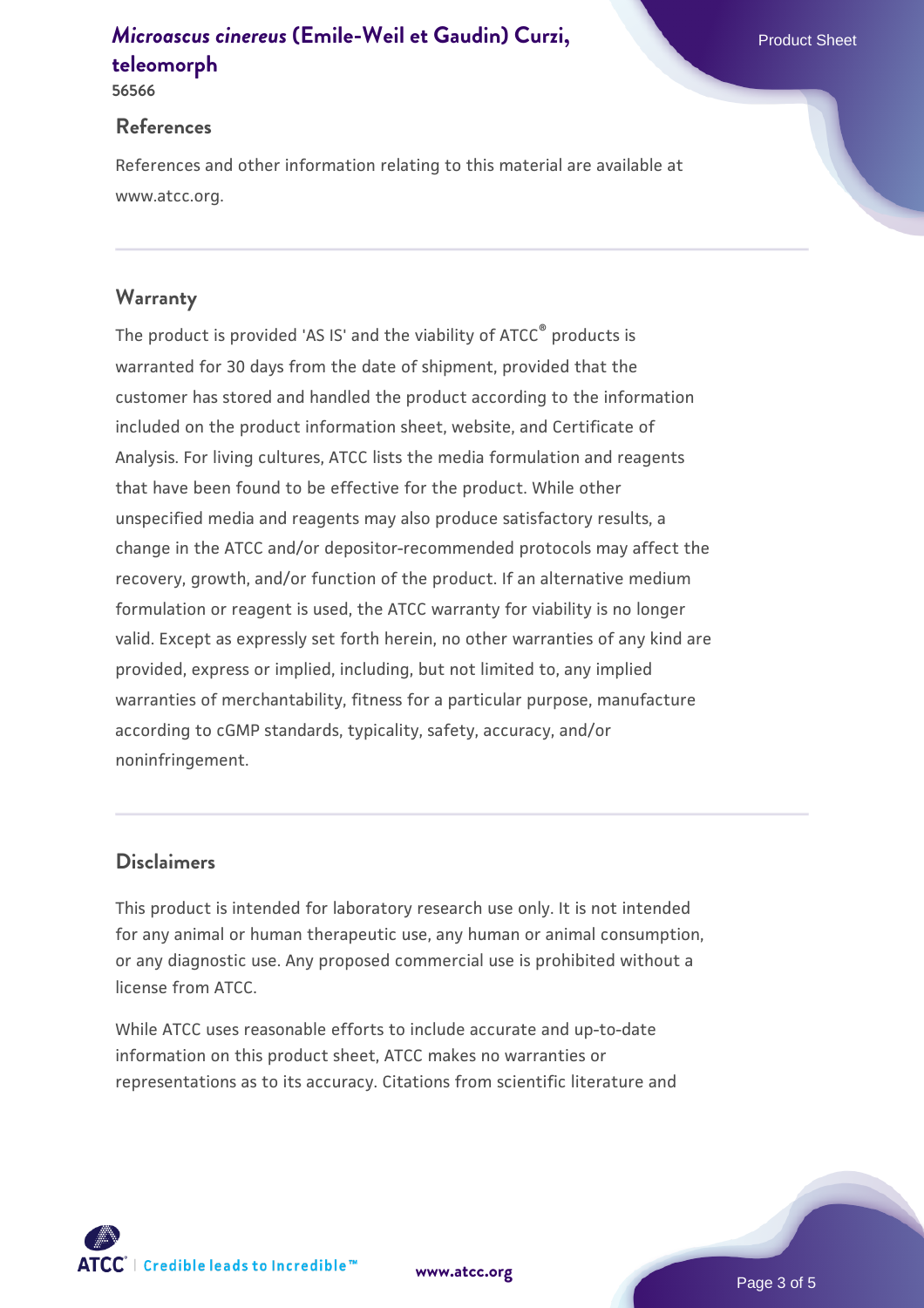### *[Microascus cinereus](https://www.atcc.org/products/56566)* **[\(Emile-Weil et Gaudin\) Curzi,](https://www.atcc.org/products/56566) Product Sheet [teleomorph](https://www.atcc.org/products/56566)**

**56566**

patents are provided for informational purposes only. ATCC does not warrant that such information has been confirmed to be accurate or complete and the customer bears the sole responsibility of confirming the accuracy and completeness of any such information.

This product is sent on the condition that the customer is responsible for and assumes all risk and responsibility in connection with the receipt, handling, storage, disposal, and use of the ATCC product including without limitation taking all appropriate safety and handling precautions to minimize health or environmental risk. As a condition of receiving the material, the customer agrees that any activity undertaken with the ATCC product and any progeny or modifications will be conducted in compliance with all applicable laws, regulations, and guidelines. This product is provided 'AS IS' with no representations or warranties whatsoever except as expressly set forth herein and in no event shall ATCC, its parents, subsidiaries, directors, officers, agents, employees, assigns, successors, and affiliates be liable for indirect, special, incidental, or consequential damages of any kind in connection with or arising out of the customer's use of the product. While reasonable effort is made to ensure authenticity and reliability of materials on deposit, ATCC is not liable for damages arising from the misidentification or misrepresentation of such materials.

Please see the material transfer agreement (MTA) for further details regarding the use of this product. The MTA is available at www.atcc.org.

#### **Copyright and Trademark Information**

© ATCC 2021. All rights reserved. ATCC is a registered trademark of the American Type Culture Collection.

#### **Revision**

This information on this document was last updated on 2021-05-19



**[www.atcc.org](http://www.atcc.org)**